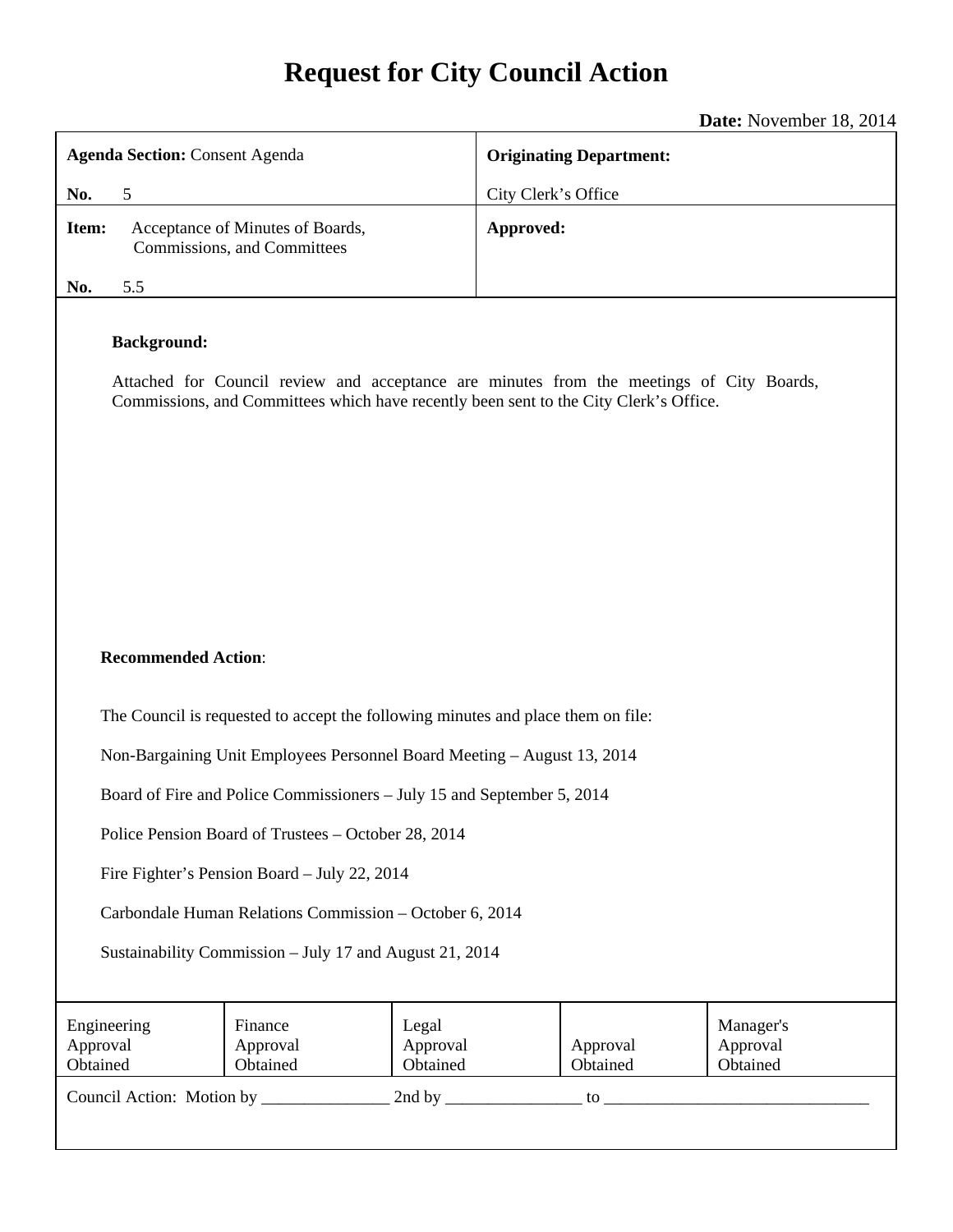

# **Non-Bargaining Unit Employees Personnel Board Meeting August 13, 2014**

The City of Carbondale's Non-Bargaining Unit Employees (NBUE) Personnel Board held a meeting on Wednesday, August 13, 2014, in Conference Room B of the Civic Center, 200 S. Illinois Avenue. The meeting was called to order at 2:00 p.m., by Chair Ron Bryant, with the following members of the Board present/absent:

# **2. Roll Call**

Present: Ron Bryant, Alicia Burtley, Jeffrey Doherty, Travis Taylor, Charles Vaught, Harvey Welch

Absent: David Chamness was excused.

Also present were Administrative Services Director Deborah McCoy who serves as Secretary to the Personnel Board, and City Attorney Mike Kimmel.

# 3**. Approval of Minutes**

Motion was made by Mr. Doherty and seconded by Mr. Welch to approve the June 11, 2014, minutes as presented. VOTE: All voted aye.

#### **4. Old/Unfinished Business**

#### A. By-Laws

Copies of the amended and updated By-Laws were distributed. Nominations from the floor were taken to fill the position of Vice Chair and Ms. Burtley volunteered. Mr. Welch called for nominations to be closed. Ms. Burtley was elected by acclamation.

#### B. Orientation

Mr. Bryant reported that he had met with City Manager Kevin Baity and reviewed the Orientation presentation. Mr. Baity will provide an updated organizational chart and check with department heads regarding their availability to participate in the Orientation. Mr. Bryant will update photos and if everything is in order, Orientation could begin in December.

#### C. Personnel Rules & Regulations

Ms Burtley asked about the Personnel Board being the voice of all employees. Mr. Doherty called attention to the description of the Personnel Board that is included in the City's directory of Boards and Commissions. The Personnel Board receives grievances from employees and makes recommendations to the City Manager, but does not act as an advocate on their behalf. In the absence of a collective bargaining unit, employees are their own advocates. Mr. Vaught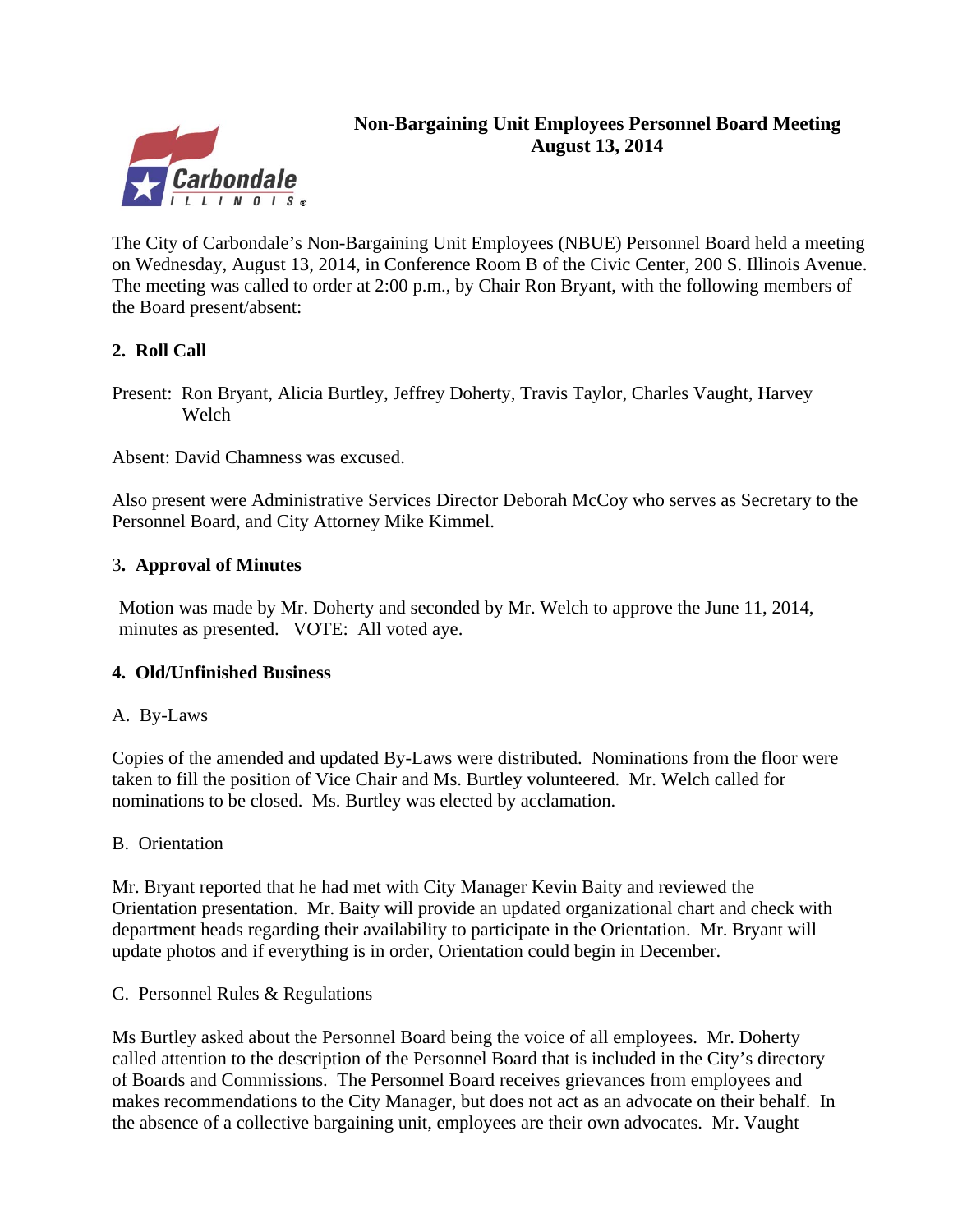commented that it would be a conflict for the Personnel Board to be the judge and to set in a position where it is expected to make recommendations to the City Manager. Mr. Doherty stated that grievance and disciplinary appeals may be heard by the NBUE Personnel Board. Mr. Welch commented that he is concerned that all employees are treated fairly, and that all employees have an avenue to have issues addressed. Mr. Kimmel indicated that the Personnel Board can hear some union grievances, depending upon their contract. The employees have the right to petition for union election. When there is a problem with a supervisor, the issue should be conveyed in writing to the Personnel Board. If an employee says the City should have a rule that stipulates an employee should not use their lunch time for shopping, an employee could approach a member of the Board and discuss it and propose changes. In that sense, the Personnel Board is an advocate for the employee. Employees need to be aware of the Personnel Board and have access to the NBUE Rules and Regulations. Mr. Vaught suggested the Rules and Regulations be included on the City's website.

# **5. New Business**

Mr. Bryant stated that the terms for Board members are not in line with the By-Laws and are not staggered as intended. Mr. Vaught and Mr. Doherty shared history on how the selection of Board members started, when it was changed, and why. Mr. Doherty called attention to the procedure outlined in the Ordinance and pulling lots. Mr. Kimmel indicated that the Board can follow that procedure for the two groups of three to return to staggered terms. The Board agreed that terms would begin May 1 and end April 30. Elections and the Mayor appointment will be held each year. Such a change will reduce the number of individuals in the election to three. Mr. Doherty agreed to a one year term to expire April 30, 2015. Mr. Welch, Mr. Bryant, and Mr. Taylor's terms would end April 30, 2016. Mr. Vaught, Mr. Chamness, and Ms. Burtley's terms would end April 30, 2017. Motion was made by Mr. Taylor and seconded by Mr. Doherty to accept the volunteer term limits of Board Members and establish May 1 as the beginning date of terms. Motion carried. Mr. Doherty requested, and the Board agreed, that Mr. Kimmel draft language to be included in Section 4 of the By-Laws that would adhere to the Board's discussions.

Mr. Kimmel will amend Article VI - MEETINGS, Section 5 - Order of Business to include an additional agenda item - Public Comments & Questions to comply with the Public Meetings Act.

# **6. ANNOUNCEMENTS**

The next meeting will be held Wednesday, November 5, 2014, 2:00 p.m.

\_\_\_\_\_\_\_\_\_\_\_\_\_\_\_\_\_\_\_\_\_\_\_\_\_\_\_\_\_\_\_\_\_\_\_\_\_\_\_\_\_\_\_\_\_\_\_\_\_\_

# **7. ADJOURNMENT**

There being no further business, motion was made by Mr. Welch and seconded by Mr. Taylor. Meeting adjourned.

Recorded by Deborah Walton McCoy Administrative Services Director

Approved by the Board on \_\_\_\_\_\_\_\_\_\_\_\_\_\_\_\_\_\_\_\_\_\_\_\_\_\_\_\_\_\_\_\_\_\_\_\_\_\_\_\_\_\_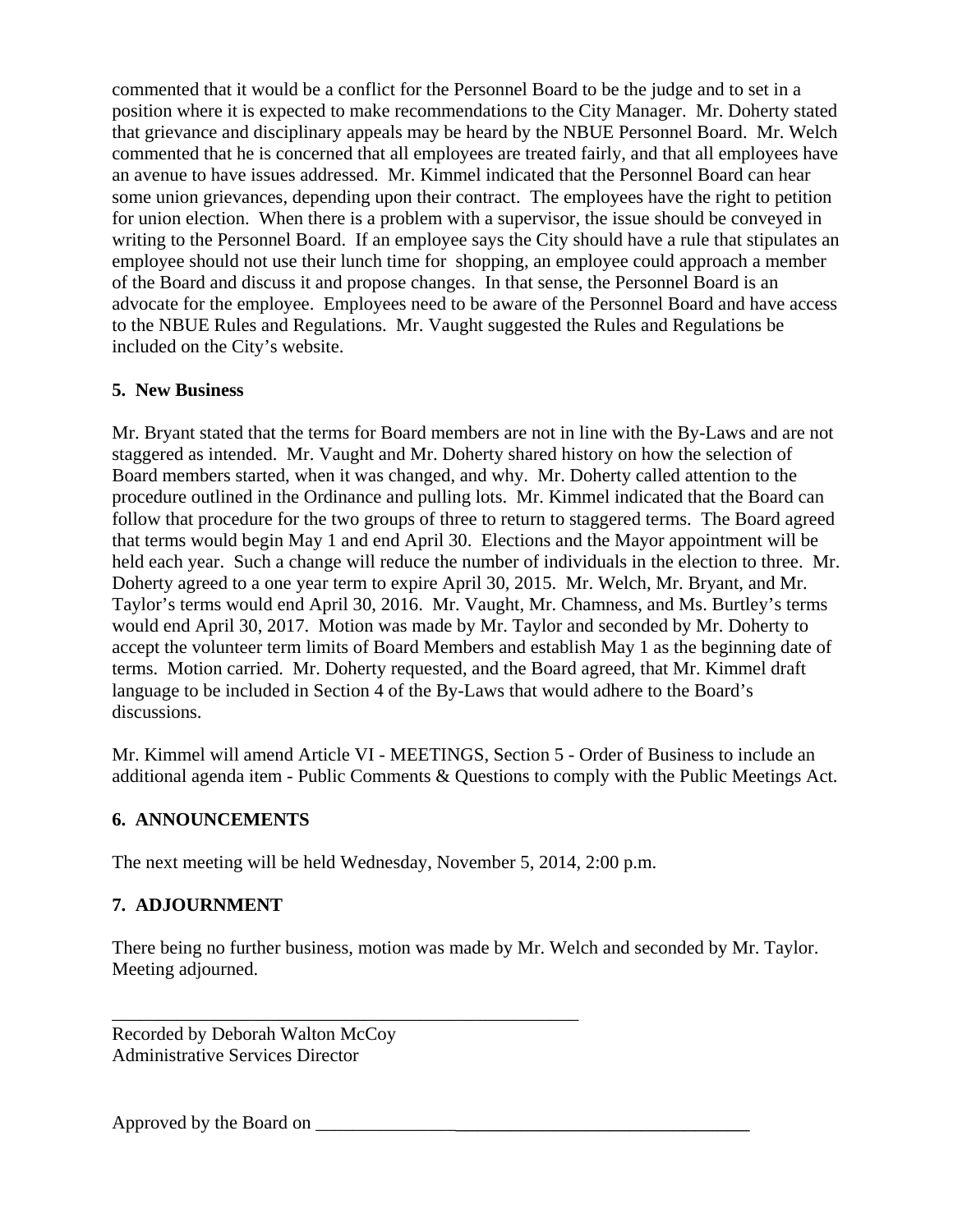

# **BOARD OF FIRE AND POLICE COMMISSIONERS July 15, 2014**

The City of Carbondale's Board of Fire and Police Commissioners held a meeting on Tuesday, July 15, 2014, in Room 103 of the Civic Center, 200 S. Illinois Avenue. Chairman Harvey Welch called the meeting to order at 8:00 a.m. with the following-named members of the Board present/absent:

# **1. Roll Call**

- Present: Commissioner Jack Whitlock, Commissioner Luanne Brown, Commissioner Kerry Braswell and Chairman Harvey Welch
- Absent: Commissioner Janet Vaught (exec)

Also present were City Manager Kevin Baity, Deputy City Clerk Alicia Burtley and Administrative Services Director Deborah McCoy

#### **2. Approval of Minutes**

Commissioner Jack Whitlock moved, Commissioner Kerry Braswell seconded, to approve the Minutes from the May 6, 2014 meeting. DISCUSSION: None. Vote: All voted Aye. Motion declared carried.

#### **3. Discussion on entry level police candidates**

The Commissioners addressed questions to City Manager K. Baity requesting information on the new fire station, morale issues in the police department, the disconnect between the police department and the community, employment turnover rate, the number of officers with less than five years of experience, sergeant list depletion, incentive or recruitment programs to encourage the officers to elevate to higher positions, and updates on cases that are currently open.

The City Manager informed the Commissioners that the new fire station is 98% complete in order to move in and went into further detail regarding the process of complying with the national accessibility code. He then explained the police officers are very young individuals and at least 75% of them have ten years or less of experience. Also, the lower sergeant-level officers are young as well and veterans have retired. K. Baity could not explain the high turnover issue, but Deputy Chief Grubbs was asked to research and provide information regarding this issue and City Manager Baity stated he would follow-up on that information. K. Baity informed the Commissioners there is one name on the eligibility list, however, that individual does not wish to seek a higher position in the department. Currently, an incentive or recruitment program for entry-level police officers to apply for elevated positions has not been implemented, but it can be done. He commented he would not deny that there is a morale issue in the police department.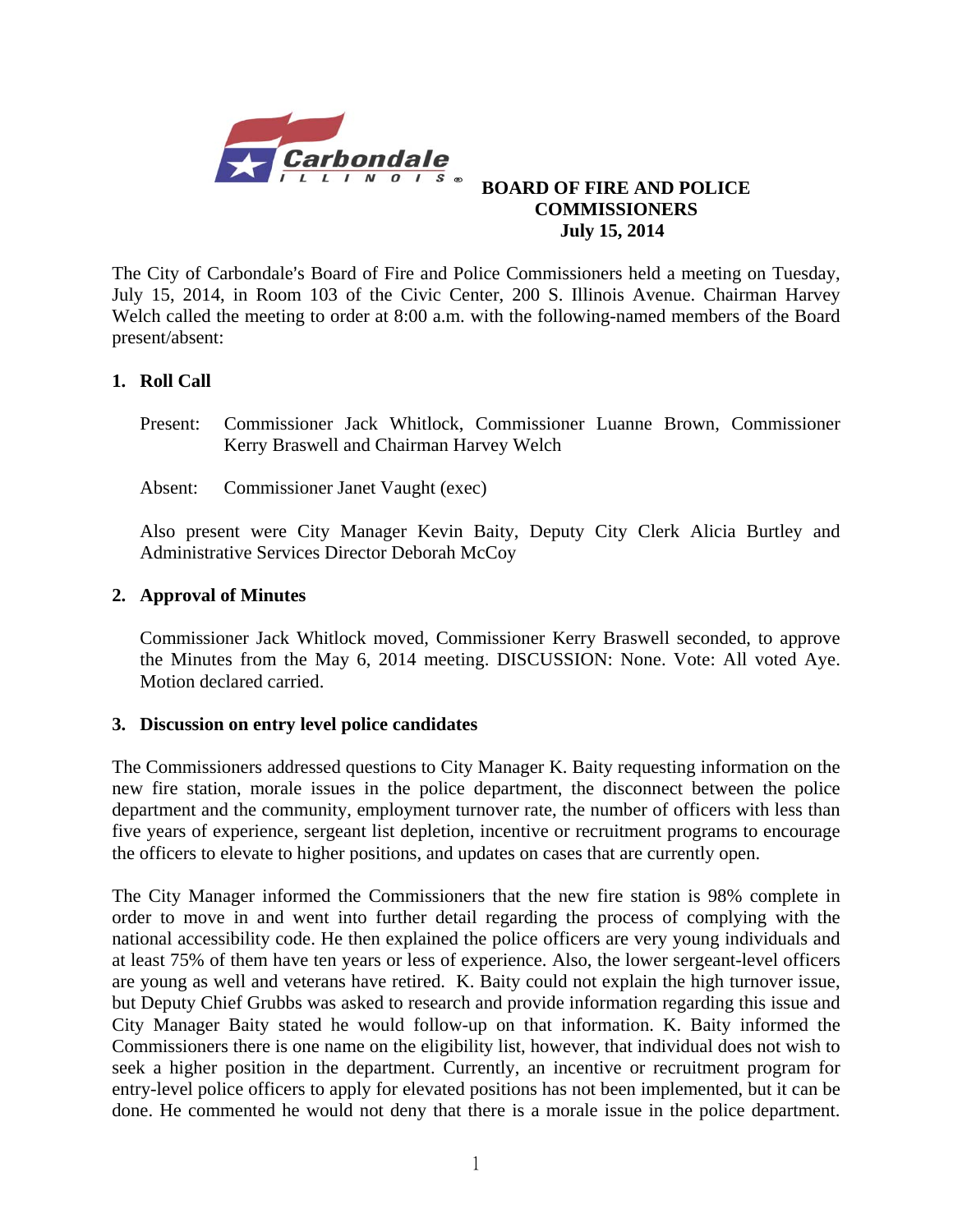The productivity numbers have been an issue and the officers were asked for adequate work for the positions in which they hold and a certain number of traffic stops, business checks and house watches have been required. In reference to the relationship between the police department and the community, he stated to his knowledge nothing has been done to bridge the gap. Additionally, he further explained some information in relation to the cases regarding the Chief's stolen gun, the Molly Young case, and Pravin Varughese case. Mr. Baity agreed there could have been better communication between law enforcement entities involved and public relations.

#### Commissioner Comments:

J. Whitlock expressed his concern about the investigative tactics utilized in the before-mentioned criminal cases and the condition of the Carbondale Police Department.

L. Brown explained one of her students expressed to her that Carbondale Police Department is a very bad place to work and there were others that agreed with him. She stated this is affecting our ability to attract the best candidates. She also commented having an entry-level list as low as eight candidates is disconcerting. She is familiar how one, two or three people can poison an organization and they can be very effective depending on how the organization is managed. One of the best ways to improve productivity is to create an environment where the officers are willing to work and do the work well. If there isn't that feel of family, then the police department becomes dysfunctional. Transparency and more communication would be beneficial for the Carbondale Police Department. She doesn't recall such a big turnover back when she was on the police force and she knows officers that have left the force and took a pay decrease. She would be interested to find out how the turnover and hiring rate has changed from then to now.

Chairman Harvey commented they have more questions than anything else and consider themselves as advocates rather than critics. If there is information to share on any of these issues it would be good to inform the Commissioners. In the process of understanding how and why situations have not been resolved, H. Welch explained the concept of internal people versus external people. Internal people would admit to wrong, external people reflect wrong to everyone but themselves. There comes a time when someone has to say I screwed up. If you reflect the wrong, the probability of recovering is minimal. Somehow we didn't handle this right and there came a point where someone needed to go to the boss and take ownership of fault. He expressed the negative incidents have overshadowed the service the police department provides to the citizens. Early cooperative interventions should be incorporated in the line of communication. H. Welch asked the City Manager to look into getting the report the Board requested from Deputy Chief Grubbs and he also commented on Senate Bill 1908.

K. Braswell commented there are a lot of issues that have evolved over the last few years and we have public relations and morale issues. Damage control has to be established. He just wondered if the chief or the deputy chief realizes there is a problem or care that there is a problem, they realize it and don't care. Because I think that is a more serious issue. If they realize there is a morale problem or public relation problem with the general public and they don't care then that is a serious issue. And if they are not addressing it makes me wonder do they not realize it, which is a problem, or do they realize it and don't care, which is a bigger problem.

#### **4. Citizens' Comments**

None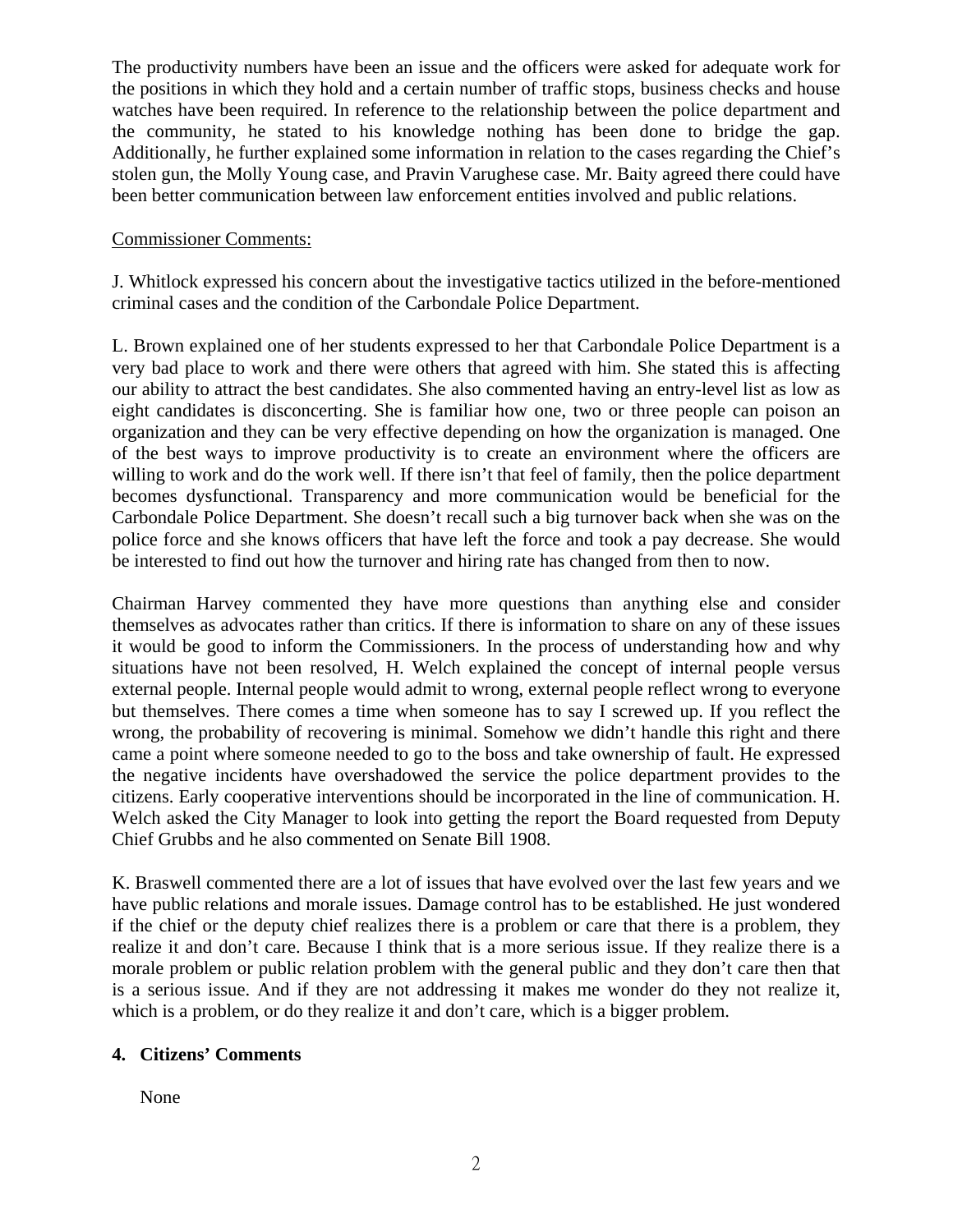# **5. Adjournment**

There being no further business to be conducted, Commissioner J. Whitlock motioned to adjourn, and Commissioner K. Braswell seconded the motion. VOTE: All voted Aye. Motion declared carried. At 10:00 a.m. the meeting was adjourned.

 $\mathcal{L}_\text{max}$  , and the contract of the contract of the contract of the contract of the contract of the contract of the contract of the contract of the contract of the contract of the contract of the contract of the contr Alicia Burtley, Deputy City Clerk

Approved by the Board on \_\_\_\_\_\_\_\_\_\_\_\_\_\_\_\_\_\_\_\_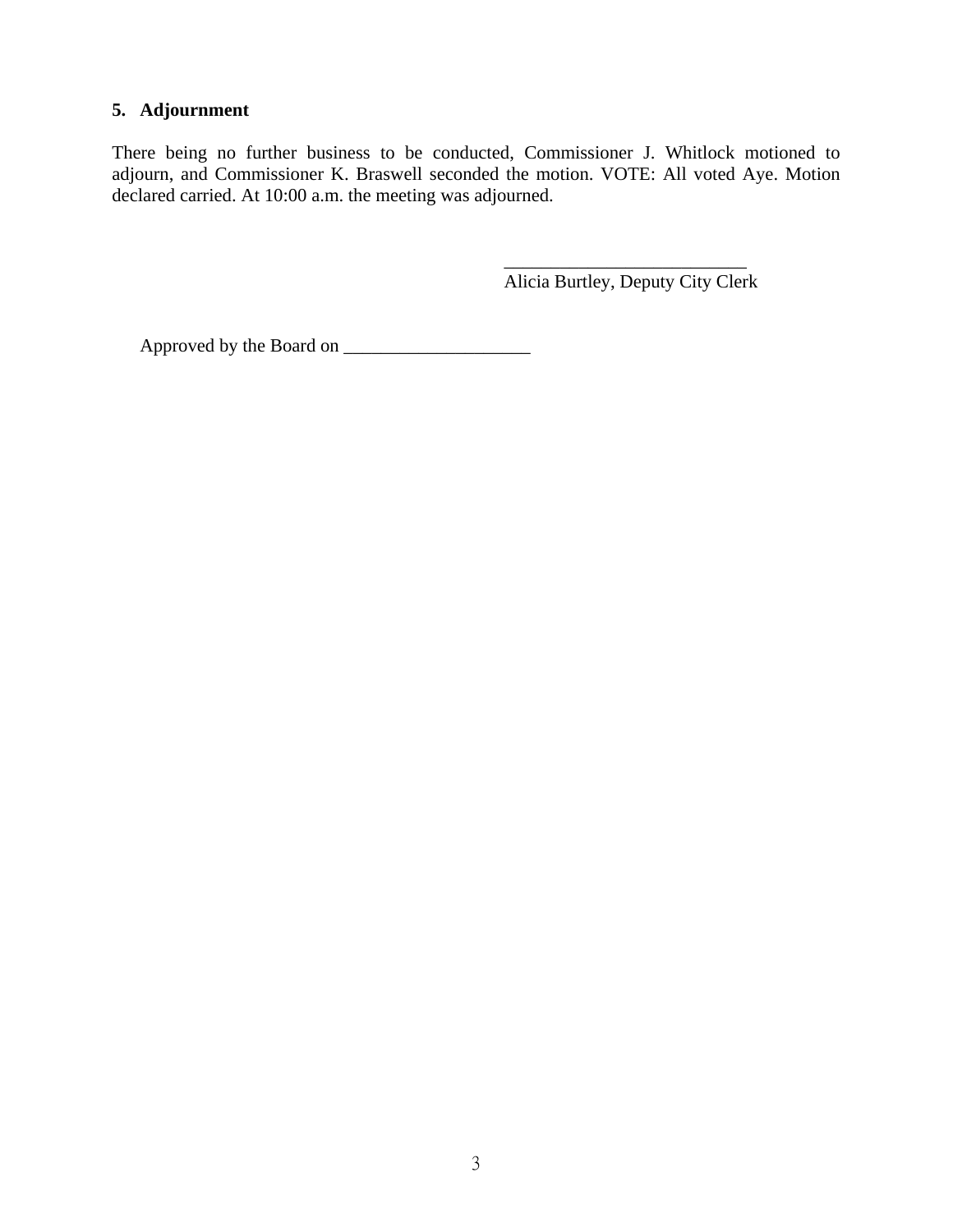

#### **BOARD OF FIRE AND POLICE COMMISSIONERS September 5, 2014**

The City of Carbondale Board of Fire and Police Commissioners held a meeting on Friday, September 5, 2014, in Room 103 of the Civic Center, 200 S. Illinois Avenue. Chairman Harvey Welch called the meeting to order at 8:30 a.m. with the following-named members of the Board present/absent:

#### **1. Roll Call**

- Present: Commissioner Jack Whitlock, Commissioner Janet Vaught, Commissioner Luanne Brown, Commissioner Kerry Braswell and Chairman Harvey Welch
- Absent: None

Also present were City Manager Kevin Baity, Deputy City Clerk Alicia Burtley, Interim Chief Jeff Grubbs, Fire Chief John Michalesko and Administrative Services Director Deborah McCoy

#### **2. Approval of Minutes**

Commissioner Janet Vaught moved, Commissioner Kerry Braswell seconded, to approve both sets of Minutes with the second set as corrected. DISCUSSION: K. Braswell stated that he would like a couple of changes made to the July 15, 2014, minutes which consists of amending the word "firefighters" to "new fire station" on page one, in paragraph two under the entry-level police candidates section. Also, K. Braswell stated the comment made by him about the Chief's and Deputy Chief's awareness of the issues was incorrect. He does not recall mentioning the Deputy Chief's name. J. Vaught stated she did not recall hearing K. Braswell mentioning Deputy Chief after she listened to the recorded audio. After review of the recorded audio, the comment stands. Vote: All voted Aye. Motion declared carried.

#### **3. Discussion on entry level police candidates**

Interim Chief Jeff Grubbs distributed a handout showing the breakdown of the number of applicants and participants in the entry-level police officer examinations from 2012-2014. He expressed his concern with the decrease in the number of entry-level police applicants. He stated he doesn't want to blame external factors only for the decline in applicants; he is sure there are some internal issues as well. He stated he plans to implement individual interviews with officers asking for suggestions on how to make the issues better in order to move forward. Jeff Grubbs stated the call for today is togetherness. There have been some policies eliminated and new policies implemented. He is certain that he is going to try to move forward to begin a new journey. His goal is focusing on improving the relations with the staff, and only time will tell how that plays out. When asked about the relationship between the University and the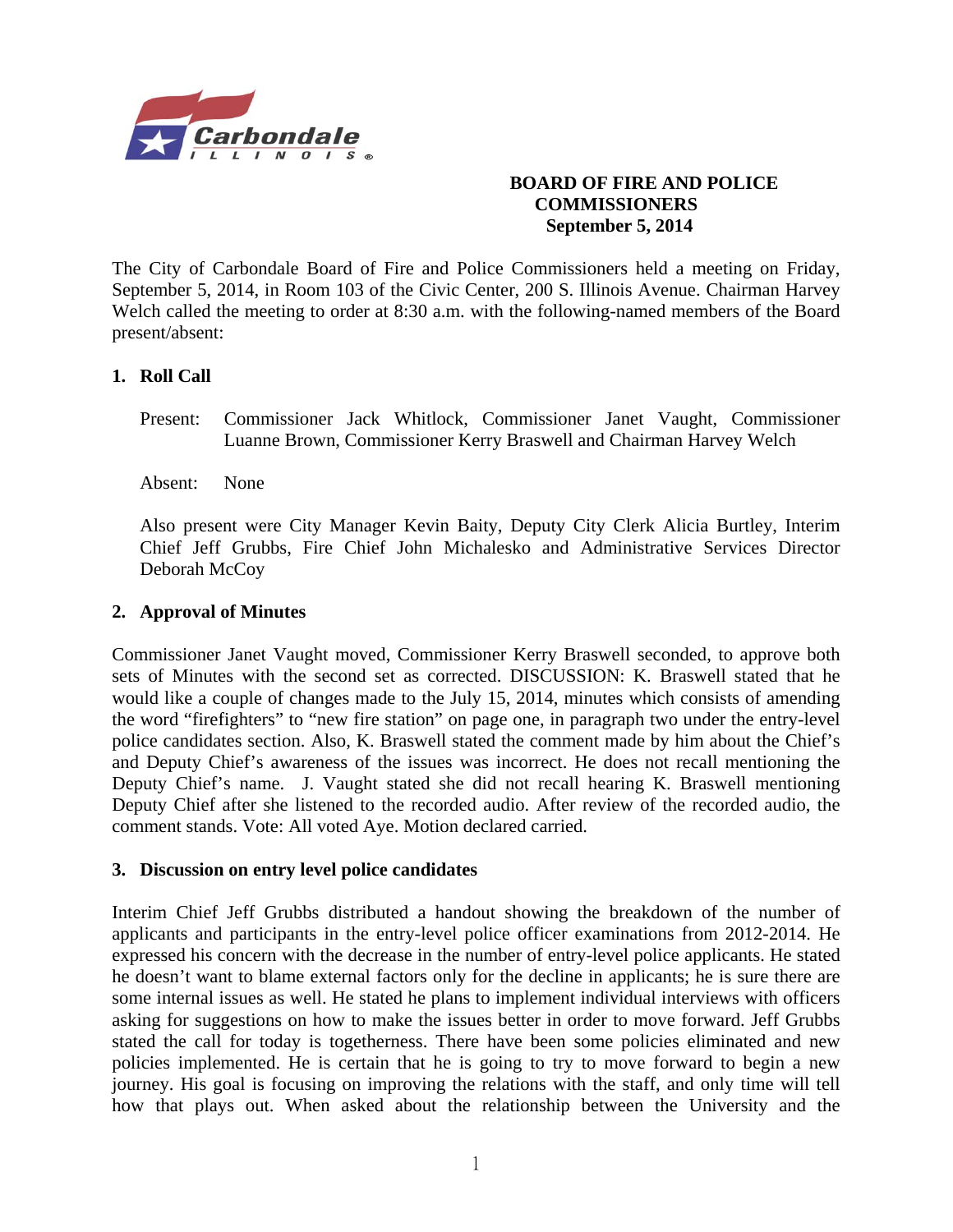Carbondale Police Department, he stated they have a very strong relationship with the University. He stated the more inclusion brought into the organization, the better it is going to be regardless if it is policing or anything.

City Manager Kevin Baity responded when asked what has been done to change the relationship between the police department and the community, in light of the change in leadership, he stated Grubbs, Reno and himself met with the officers individually to relay the change and just in those meetings alone there was a significant change in morale. The fact that the head office of the City took his time to talk with them, had a significant impact.

Administrative Services Director Deb McCoy stated a lot of participation for those applying for the entry-level police officer positions or any position, depends on the qualifications and skill levels of the applicants. Other communities have implemented changes that would insist on only those individuals serious about the positions taking the time to apply.

#### Commissioner Comments:

J. Whitlock expressed his concern with the morale problem at the police department. He asked after the individual interviews are conducted, if Interim Chief Grubbs will share the information found.

L. Brown explained she would like more than just a year and a half of data referencing the number of applicants applying for entry-level police position. She commented one of the big reasons people select jobs in the industry of Corrections is job security and a government job is one of the most secure fields. She further discussed school enrollment decline and recommended Interim Chief Grubbs to utilize the John A. Logan Criminal Justice program, re-examining the internship program and possibly resurrecting the "adopt a school" program. She inquired about the turnover rate in the police department, and requested figures for longer than five years. She would like for the police department to return to its glory days. She stated the Commissioners are not just advocates, but also involved in the complaint process, and therefore, more like a liaison. It hurts her personally and professionally when comments are being made about the police department.

Chairman Harvey expressed concern with the entry-level police applicants being down and stated the need to know if there is a problem. The fact that written statements and comments are being made, raises concern by the Commission, causing the need for some information. He suggested formalizing a list of the exact information the Commission would like to know and submitting it to Interim Chief Jeff Grubbs.

K. Braswell commented that the most important step you can take in fixing the problems we have had is showing that you care. When they look up the ladder and they think the people up top don't care that is huge.

J. Vaught recommended utilizing job fairs to increase the number of applicants. She commented getting pass the past and working towards moving forward and relayed that police officers are the best advocates.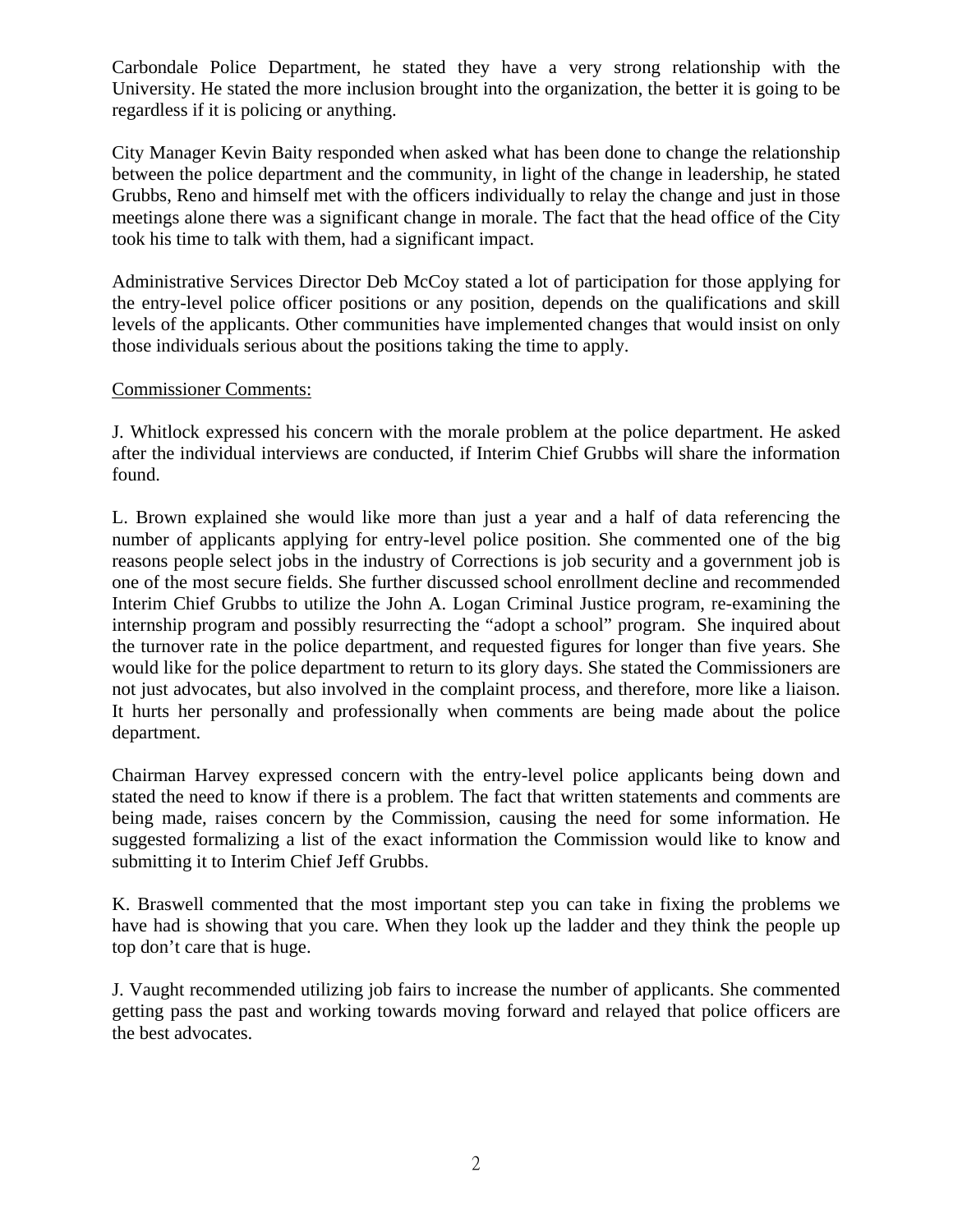# **4. Discussion on Entry-Level Fire Candidates**

Commissioner L. Brown moved, Commissioner J. Vaught seconded, to institute beginning next fiscal year, a fifteen dollar nonrefundable fee for firefighter applicants and that the Board of Fire and Police Commissioners Governing Rules be brought back at the next meeting for amendment. Discussion: Commission discussed mandating an application fee for the entry-level firefighter's examination to offset some of the costs accumulated from those individuals who apply, but do not attend the day of the examination, as well as other expenses incurred to prepare for the physical examination aspect of the process. VOTE: All voted Aye. Motion declared carried.

#### **5. Citizens' Comments**

Director Deborah McCoy announced the Flu Clinic administered by Walgreens, will be held on Tuesday, September 30, 2014, 12:00 p.m. to 5:00 p.m., at the Carbondale Civic Center.

Chief John Michalesko stated that the Fire Department and Police Department are in the process of planning and discussing interdepartmental ideas to bring the departments together personally and professionally.

Interim Chief Jeff Grubbs announced Carbondale soccer organization is taking late registrations for ages Pre-K –  $9<sup>th</sup>$  grade.

#### **6. Adjournment**

There being no further business to be conducted, Commissioner J. Whitlock motioned to adjourn, and Commissioner K. Braswell seconded the motion. VOTE: All voted Aye. Motion declared carried. At 10:05 a.m. the meeting was adjourned.

 $\overline{\phantom{a}}$  , which is a set of the contract of the contract of the contract of the contract of the contract of the contract of the contract of the contract of the contract of the contract of the contract of the contract

Alicia Burtley, Deputy City Clerk

Approved by the Board on \_\_\_\_\_\_\_\_\_\_\_\_\_\_\_\_\_\_\_\_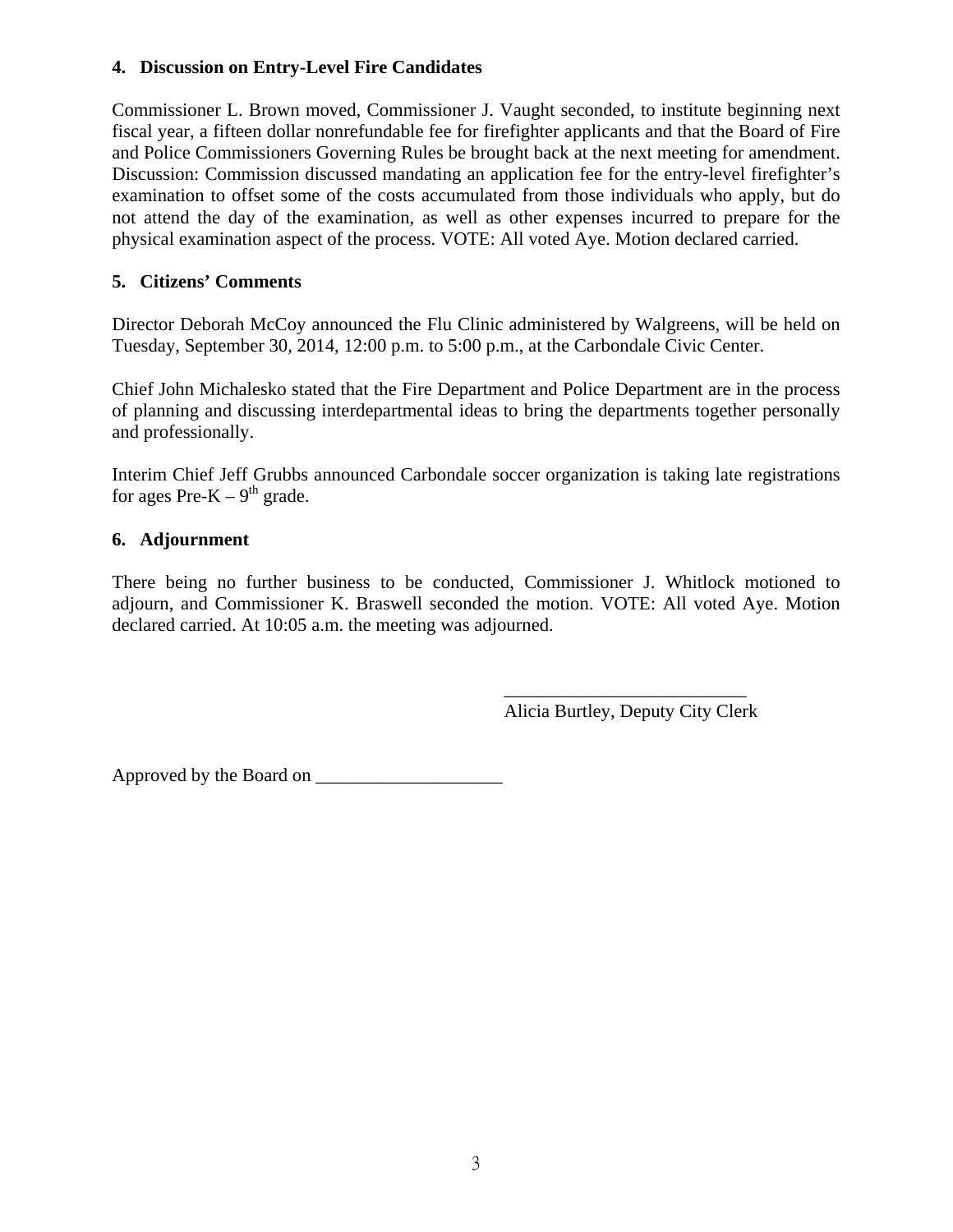#### *CITY OF CARBONDALE POLICE PENSION BOARD OF TRUSTEES MINUTES OF SEPTEMBER 23, 2014 PRESENTED OCTOBER 28, 2014*

*Call to Order*: Meeting called to order by Goddard at 1:30 p.m.

*Members Present***:** Mark Goddard, Paul Echols, Don Ursini, Don Priddy *Guests:* Becky Applegate, Christal O'Guinn, Scott Hendricks, Terry Reno, Lindsay Rice *Absent*: Tony Williams

#### *Minutes of Previous Meeting*:

Motion made to accept the Minutes of September 23, 2014. (Echols) $(2<sup>nd</sup> Priddy)$  Motion carried.

*Treasurer's Report:*  Treasurer's Report was reviewed. Motion made to accept the Treasurer's Report (Echols)(2<sup>nd</sup> Priddy). Motion carried.

#### *Unfinished/Old Business*:

Disability Medical Re-examinations – deadline September 22, 2014. Exception was KP which was by October 31, 2014 due to difficulty in finding doctor in CA.

#### *New Business:*

Motion to pay bill on the caveat that we receive the report. (Ursini)( $2<sup>nd</sup>$  Echols) Roll call: Ursini, aye; Goddard, aye; Echols, aye; Priddy, aye Motion passed.

No public comments. No outstanding bills.

Application for disability for DR. Motion to move to close session at 2:19 p.m. (Priddy)( $2^{nd}$  Echols) Motion passed.

Closed session at 2:20 p.m. Motion to end closed session at 2:26 p.m. (Goddard)(2<sup>nd</sup> Ursini) Motion passed.

Open session at 2:26 p.m. All still present except Terry Reno.

Motion to accept 3 physicians and accept their diagnosis for DR. (Echols) $(2<sup>nd</sup> Priddy)$  Motion passed.

Motion to approve the Application of Disability for DR. (Ursini) $(2<sup>nd</sup>$  Echols) Motion passed.

Motion to approve disability and pay DR \$2,179.35. (Priddy)(2<sup>nd</sup> Echols) Roll call: Ursini, aye; Goddard, aye; Echols, aye; Priddy, aye Motion passed.

#### *Open Floor Comments*: None

Motion to adjourn. (Priddy)  $(2<sup>nd</sup> Echols)$  Motion carried.

Respectfully Submitted,

Anthony Williams Carbondale Police Pension Board Secretary

AW/clo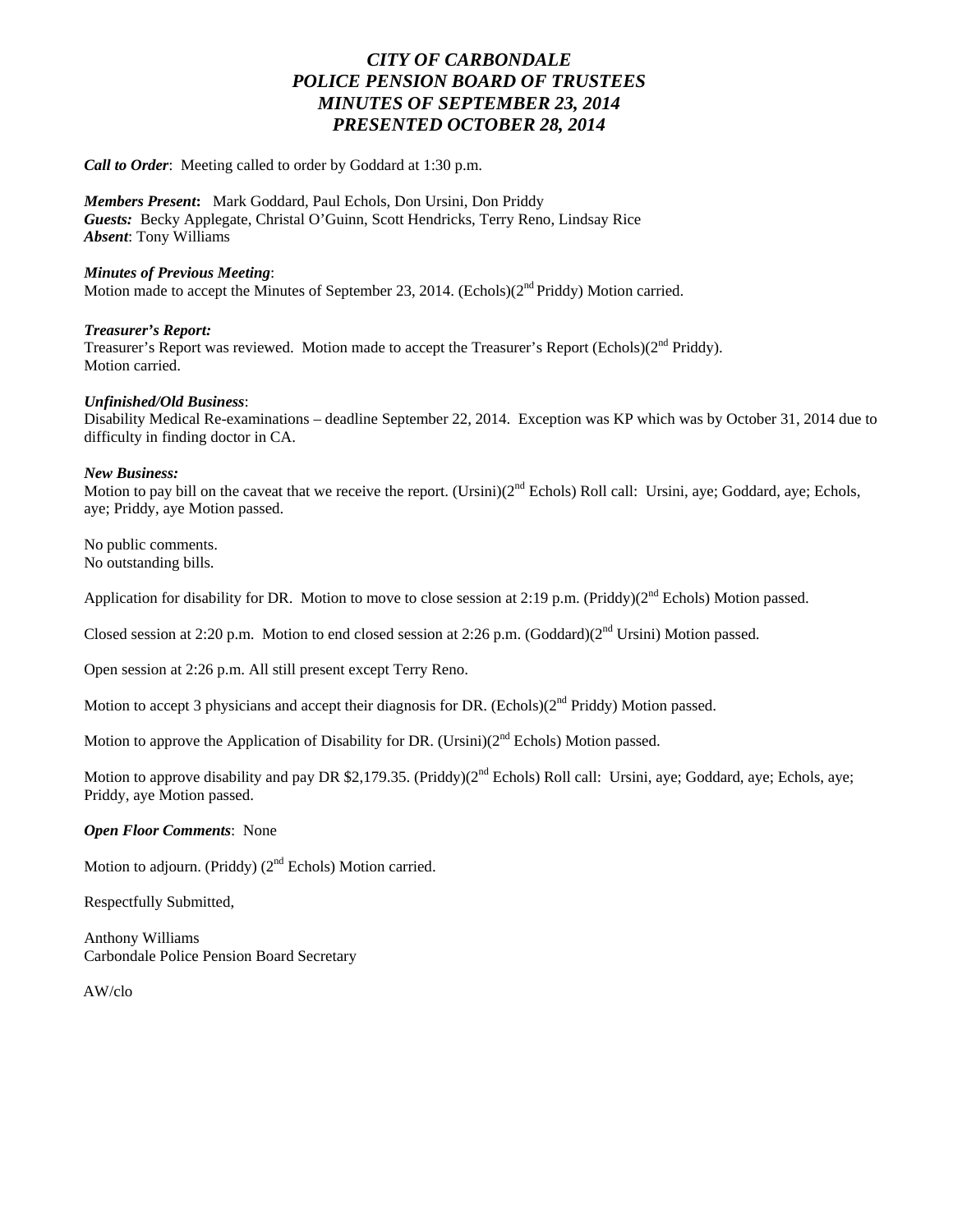#### **CITY OF CARBONDALE FIRE FIGHTER'S PENSION BOARD**

#### **MEETING MINUTES 9:00 A.M., JULY 22, 2014 CIVIC CENTER, ROOM #103**

#### **CALL TO ORDER**

Ted Lomax called the meeting to order at 9:05 a.m. with the following members of the Board present/absent:

#### **ROLL CALL**

PRESENT: Ted Lomax, President; Don Ursini, City Treasurer; Deborah McCoy. ABSENT: Mike Hertz, Secretary; Harry Threlkeld, Fire Fighter Retiree Representative; GUESTS: Patrick Donnelly & Thomas McShane, Graystone Consulting Also present were City Senior Accountant Becky Applegate and Fire Department Administrative Secretary/Recorder Kathy Haldeman.

#### **MINUTES OF PREVIOUS MEETING**

Motion made by Don Ursini to approve minutes of the April 22, 2014 meeting. Motion seconded by Deborah McCoy. VOICE VOTE: AYES: Ted Lomax, Don Ursini, and Deborah McCoy. NAYS: None. Motion declared carried.

#### **TREASURER'S REPORT**

Don Ursini presented the Treasurer's Report and Market Value Comparison for period ending June 30, 2014. Investments showed an increase of \$46,253 since March's statement. Mr. Ursini also presented a Funds Flow Diagram for Board review. Motion made by Deborah McCoy to accept the Treasurer's Report as presented and approve expenses totaling \$354,478.30, of which \$350,272.01 was payroll. Motion seconded by Don Ursini. VOICE VOTE: AYES: Ted Lomax, Don Ursini and Deborah McCoy. NAYS: None. Motion declared carried. See attached Expense Report for details.

Patrick Donnelly and Thomas McShane of Graystone Consulting presented the Investment Review for the Period Ending June 30, 2014 for discussion. Motion made by Don Ursini to move \$150,000 from Large Cap Equity, \$75,000 from Small Cap Equity and \$75,000 from Mid Cap Equity into Cash to cover expenses. Motion seconded by Deborah McCoy. ROLL CALL VOTE: Ted Lomax – AYE, Don Ursini – AYE, Deborah McCoy – AYE. AYES: Three; NAYS: None. Motion declared carried. Mr. Donnelly will bring back an Asset Allocation Study for review at the next meeting.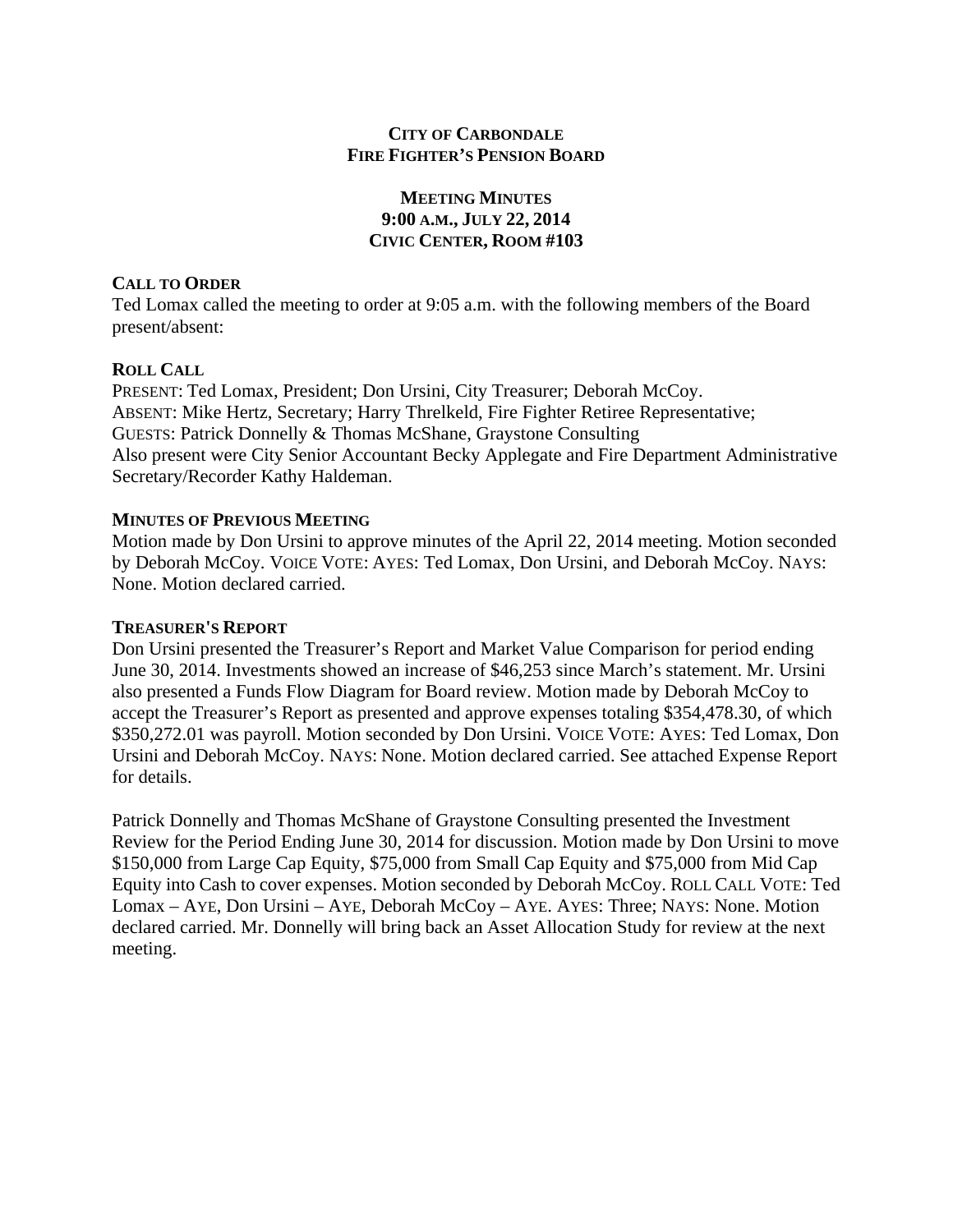#### **UNFINISHED BUSINESS**

The Board discussed the annual training requirements for all board members. Ted Lomax will meet with Mike Hertz to make sure all board members are in compliance with annual training requirements.

#### **NEW BUSINESS**

The Board will review the Investment Policy at the next meeting upon receipt of the Asset Allocation Study as provided by Graystone Consulting.

The annual AFFI Pension Seminar is to be held October 20 - 21, 2014. This training meets the required sixteen annual training hours as required of each board member. All board members will notify Kathy Haldeman of their intent to attend no later than August 31, 2014.

Ted Lomax stated that he talked with City Attorney Mike Kimmel regarding electronic meeting participation for a board member unable to physically attend a pension meeting. Mr. Lomax will work on policy language and bring back to the next meeting for review.

#### **ANNOUNCEMENTS AND ADJOURNMENT**

Motion made by Deborah McCoy to adjourn at 10:00 a.m. Motion seconded by Don Ursini. VOICE VOTE: AYES: Ted Lomax, Don Ursini and Deborah McCoy. NAYS: None. Motion declared carried.

The next meeting is scheduled for October 28, 2014 at 9:00 a.m.

Mike Hertz, Secretary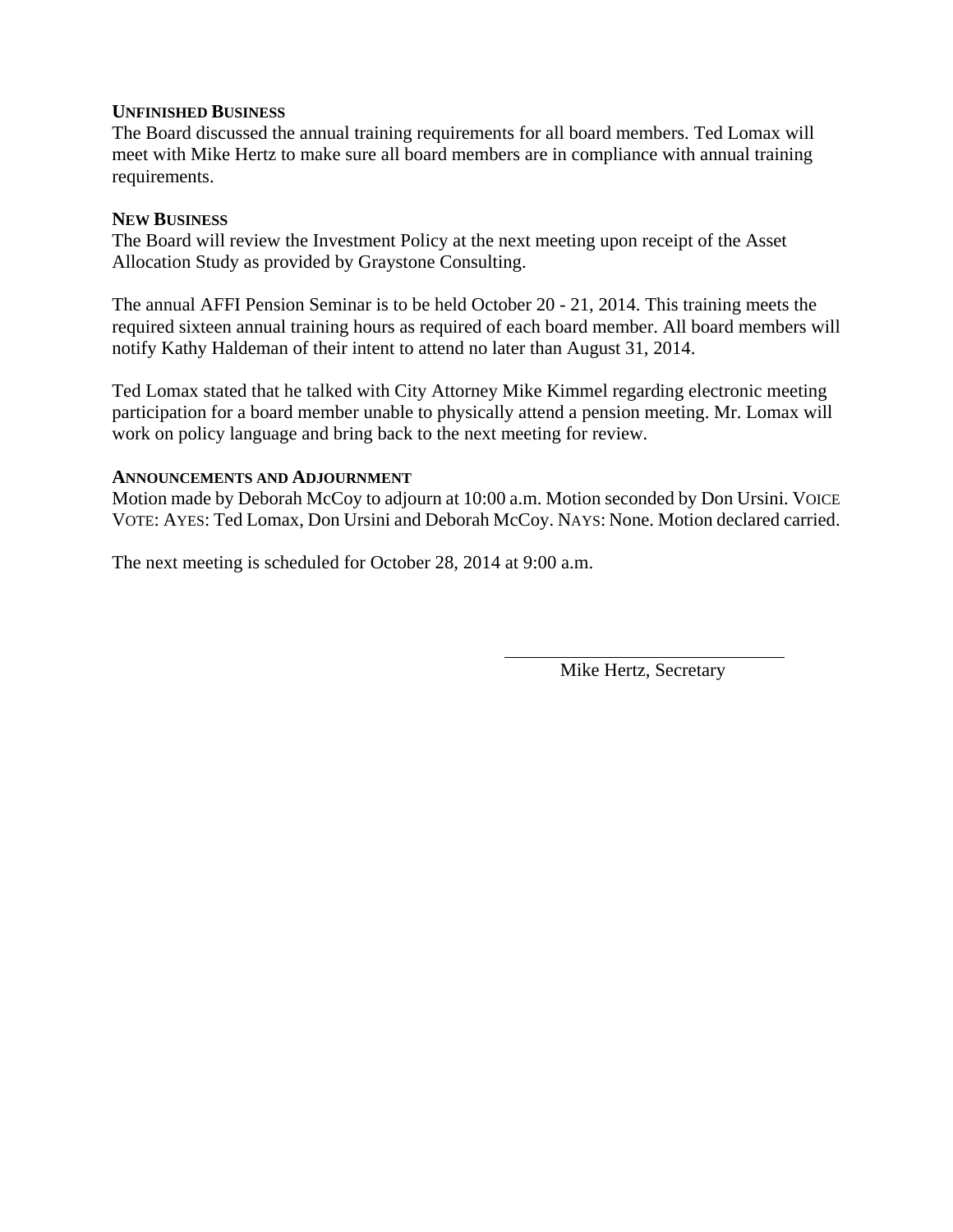

# **Carbondale Human Relations Commission**

 Minutes – October 6, 2014 Carbondale Civic Center ~ 6:30 p.m.

**Commissioners Present:** Joseph Brown, Jerrold Hennrich, Eric McMillan, Faith Miller, Kareem Shariati, Dora Weaver

**Commissioners Excused**: Peg Falcone

**Commissioners Absent**: Lauren Bonner

**Study Circle Staff Present:** Sarah Heyer

**Guests Present:** Cathy Field, Elius Reed

**Staff Present**: Interim Police Chief Jeff Grubbs, Deborah McCoy

# **CALL TO ORDER**

The meeting was called to order by Chair Hennrich at 6:32 p.m.

#### **MINUTES**

Motion was made by Commissioner Weaver and seconded by Commissioner Brown to approve the minutes of the September 8, 2014 meeting with the correction that Interim Police Chief Grubbs indicated that he met with all the officers and staff within a week. Motion carried.

\_\_\_\_\_\_\_\_\_\_\_\_\_\_\_\_\_\_\_\_\_\_\_\_\_\_\_\_\_\_\_\_\_\_\_\_\_\_\_\_\_\_\_\_\_\_\_\_\_\_\_\_\_\_\_\_\_\_\_\_\_\_\_\_\_\_\_\_\_\_\_\_\_\_\_\_\_\_\_\_\_\_\_\_\_\_\_\_\_\_

#### **ANNOUNCEMENTS**

- October 7, 2014 Hispanic Heritage Month Speaker at the Lesar Law School at 2:30 p.m. A lecture will also be presented at Shryock Auditorium at 6:00 pm.
- October 11, 2014 Health and Safety Fair Free Clinic for Children. Carbondale Civic Center, 12 noon to 3:00 p.m. Sponsored by the Carbondale Police and Fire Departments, Dr. Brian Bird, Julie Bird, Dr. Doug Baker, Wells Fargo, and several other agencies and organizations. There will be free screenings for children as well as the Ident-A-Kid program. The event is free to the public.
- October 19, 2014 Carbondale Branch NAACP Freedom Fund Banquet. Carbondale Civic Center, 5:00 p.m. Dr. Harriet Wilson Barlow, speaker. Tickets:\$30 each, \$55 per couple.
- October 27, 2014 Race, Policing & Justice Symposium. Carbondale Civic Center, 4:00 pm 7:00pm. Sponsors: SIU-C School of Journalism, SIU-C Imagining Geographies, Gateway Journalism Review, SIU-C College of Mass Communication and Media Arts, SIU-C College of Liberal Arts.

# **PUBLIC COMMENTS**

Mr. Reed commented on the University of Virginia missing student Hannah Graham and the quick identification and arrest of Jesse Matthews as the last person believed to have seen Ms. Graham and the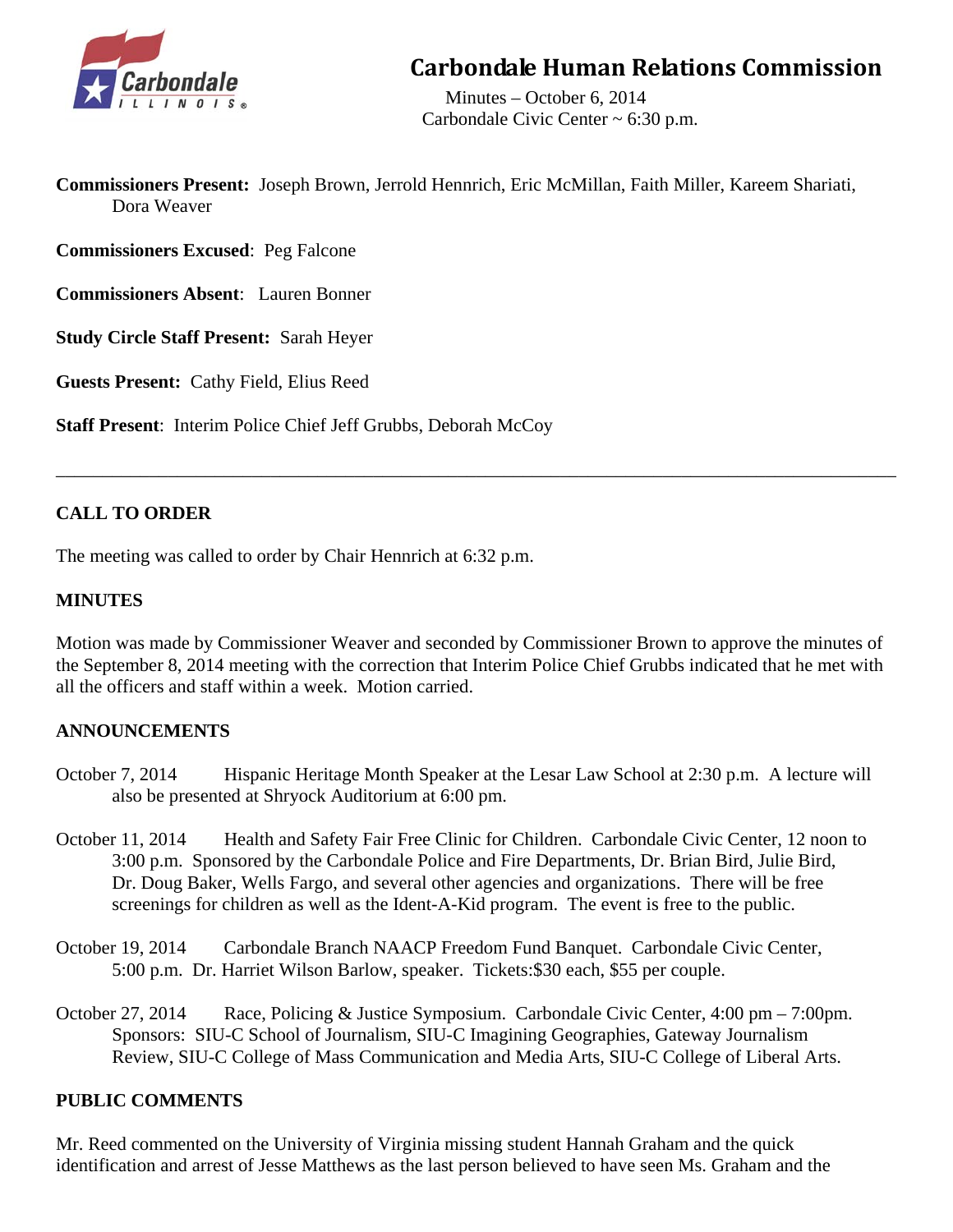HRC Meeting Notes - Page 2 October 6, 2014

person responsible for the murder of three other females. Mr. Reed indicated that in the cases of Molly Young and Pravin Varughese, Richard Minton and Gaege Bethune have yet to be arrested. He stated that if Hannah Graham had gone missing in Carbondale, the case would still be unresolved. He commented that the fight in the streets in front of Hanger 9 was not real. Mr. Reed stated that he heard that individuals with Section 8 from St. Louis and other areas will be moving to the new apartments being built on South Illinois Avenue (formerly the 710 Bookstore location).

# **STUDY CIRCLES REPORT**

Coordinator Heyer reported the group met October 1. Members of the group participated in the Night Out at Turley Park. They are working on Map Your Neighborhood and moving it up to the regional level. Members were present at the Neighborhood Business District Reform meeting and submitted a couple of suggestions to the Planning Committee. Coordinator Heyer announced that there probably would not be a Neighborhood Alliance meeting in January as there has not been a lot of response and feedback from past meetings. Commissioner Heyer commented on the need to continue the dialogue meetings with police that was started some time ago, as the meetings could provide an outlet for individuals to express thoughts and feelings, and perhaps avoid a Ferguson situation.

# **NON-VIOLENT CARBONDALE PROJECT**

No report.

# **OLD BUSINESS**

Law Enforcement Reports: Interim Chief Grubbs commented that it is not his intent to not fulfill requests that can be fulfilled. The new records management system was approved by City Council and was from one of the top tier-two companies. The new system replaces the 14-year old system that has been out of maintenance for the past four years. The new system is customizable and can be set up to include things such as suspect information. The target go live date for the new system is sometime in February. Old data will be converted to the new system, and fields will be added for new information.

Interim Chief Grubbs stated that the information he has regarding the incident on Illinois Avenue is disturbing. There is video and the sequence of events are not in order and are a small part of what actually happened. The individuals involved in the incident represent a very small percentage of African Americans in the community or who attend the university. It is no different than what happened in the 90s when it was white students. Unfortunately sometimes the incidents with African Americans get the largest headlines. He indicated that he has very high praise for the officers who handled themselves very well. He confirmed that there were batteries on that evening, and six individuals were taken into custody, one of whom was armed. Most of the individuals came from the LaFaogata Taqueria Restaurant. The lack of venues available is a problem in this community for African American entertainment. It is not a university-specific problem and it's not a community-specific problem. Regardless of whether university students are involved, it makes the university and the community look bad.

Commissioner McMillan asked whether there is anyone who is willing to start discussions about these issues. Interim Chief Grubbs indicated that those discussions started the day following the incident. Students have a task force and there are other groups who include city and university administration. Commissioner Brown stated that the focus of the discussions on campus have been about violence on campus – sexual violence, domestic violence, and so forth. Black students are also scared because they are beginning to feel that everyone is looking at them and are scared of them, and feel they are being targeted. Violence scares all audiences, and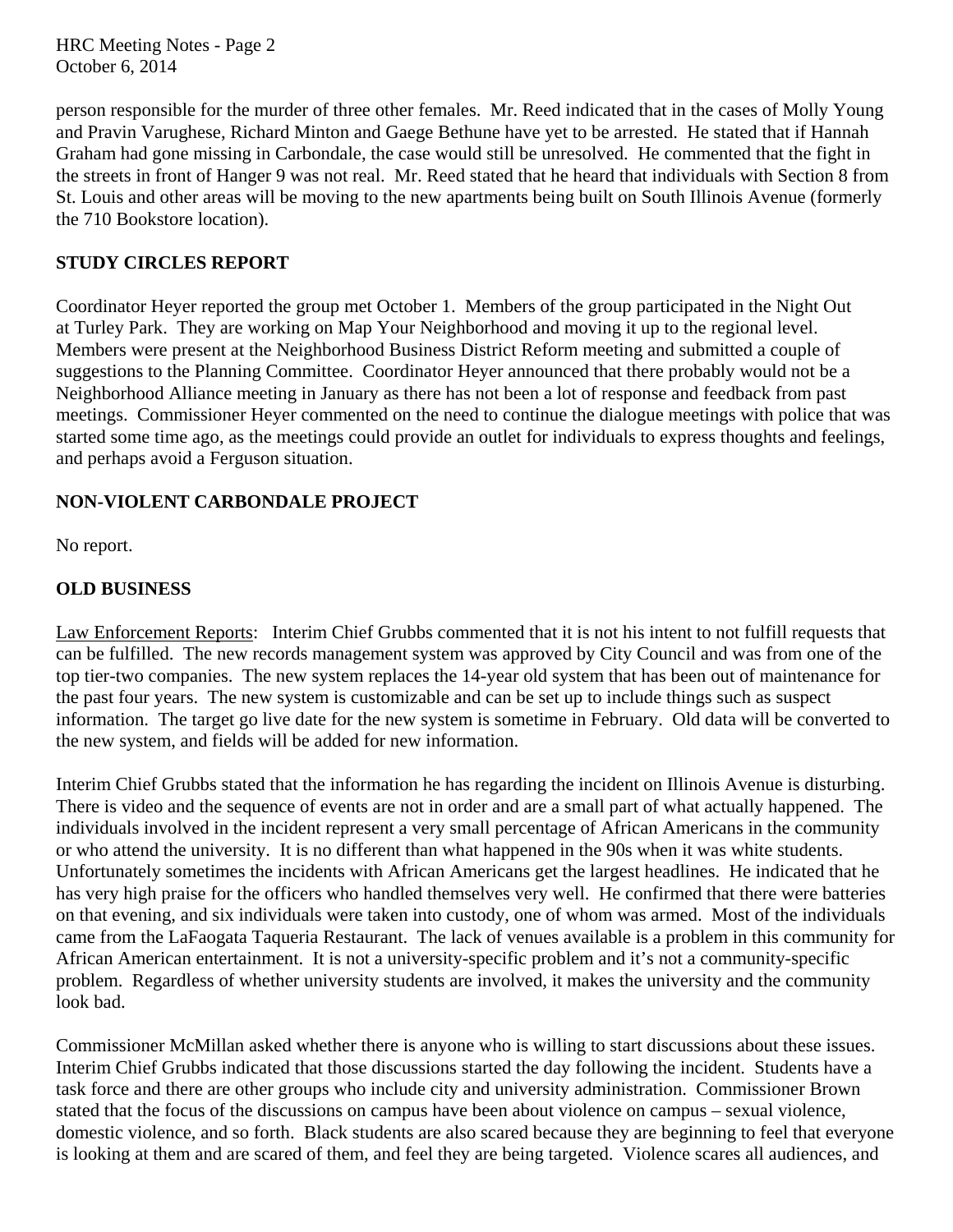HRC Meeting Notes - Page 3 October 6, 2014

not just white audiences. Most of the discussion groups that he is aware of have been populated by young black men because they want to talk about this issue. The more people there are talking, the better it is for everybody. Interim Chief Grubbs spoke about the support the SIU Department of Public Safety and the Jackson County Sheriff Department, and Carbondale Police Department provide each other.

Questions were asked about Halloween and Interim Chief Grubbs stated that the Department is prepared for contingencies as they occur. Volunteers are needed to serve on the Pumpkin Patrol as extra eyes and ears to keep children and the community safe. Anyone Interested should contact Sergeant Corey Kemp at the Police Department.

Commissioner Shariati commented on how professional the officers handled the situation on the strip, especially in light of what happened in Ferguson. Some individuals were openly taunting officers, but the Carbondale police officers calmly and professionally handled the situation. Interim Chief Grubbs said he was in the St. Louis area when the incident occurred and he communicated with the Department that same evening to let officers know their work in handling the situation was appreciated. One mistake by an officer or the individual on the scene with the weapon, could have resulted in something that would not have been good for this community. The action by our police officers kept the situation from escalating. Ms. Field commented that with the Ferguson shooting, it was not so much about the shooting of the young man, as terrible as that was, but with how the situation was handled by the police after the shooting.

Commissioner Brown commented that there seems to be an awful lot happening on campus and in the community. He stated that although he can be disappointed and/or filled with grief, he is not surprised anymore considering all that he has witnessed in his 45 years of teaching. There is some element of lawlessness with all the eruptions on campus, in the streets, and in the dorms. It does not seem as simple as needing more orientation or more police. Black students are saying that what they are hearing is that more background checks are needed and only certain kinds of students are being recruited. That says that there is an overreaction to squelch something that cannot be squelched. Some of the worst and most saddening incidents that have happened around here are not going to go anywhere because people are not willing to push them any further. Commissioner Brown stated that he does not know how to educate people to step folks back so there is not worry about four or five people gathering. If there is the attitude that "we're watching you because we know you're going to do something," nothing will change. Commissioner Miller commented that from a university employee's position, the heat is constantly on SIU. She stated that she had conversations with her students and faculty about the student attacks and the video, advising them to exercise safety by letting someone know they will be out, buddying up, or calling transit. Commissioner McMillan commented that young people should continue to be taught that their standard of behavior is determined by themselves. Commissioner Brown stated that too many have the attitude that no one can tell me anything. Ms. Field commented that the difference between young people now and years ago is guns.

#### HRC Responsibilities, Role, Charges

 Vice Chair: Motion was made by Commissioner McMillan and seconded by Commissioner Miller that Commissioner Brown serve as the Vice Chair of the Human Relations Commission. The vote was unanimous.

Restructured Agenda: Postponed until Commissioner Falcone can be present.

 Vacancies: There are three vacancies -the HRC is comprised of 11 members. One of the three vacancies should be held by a SIU student.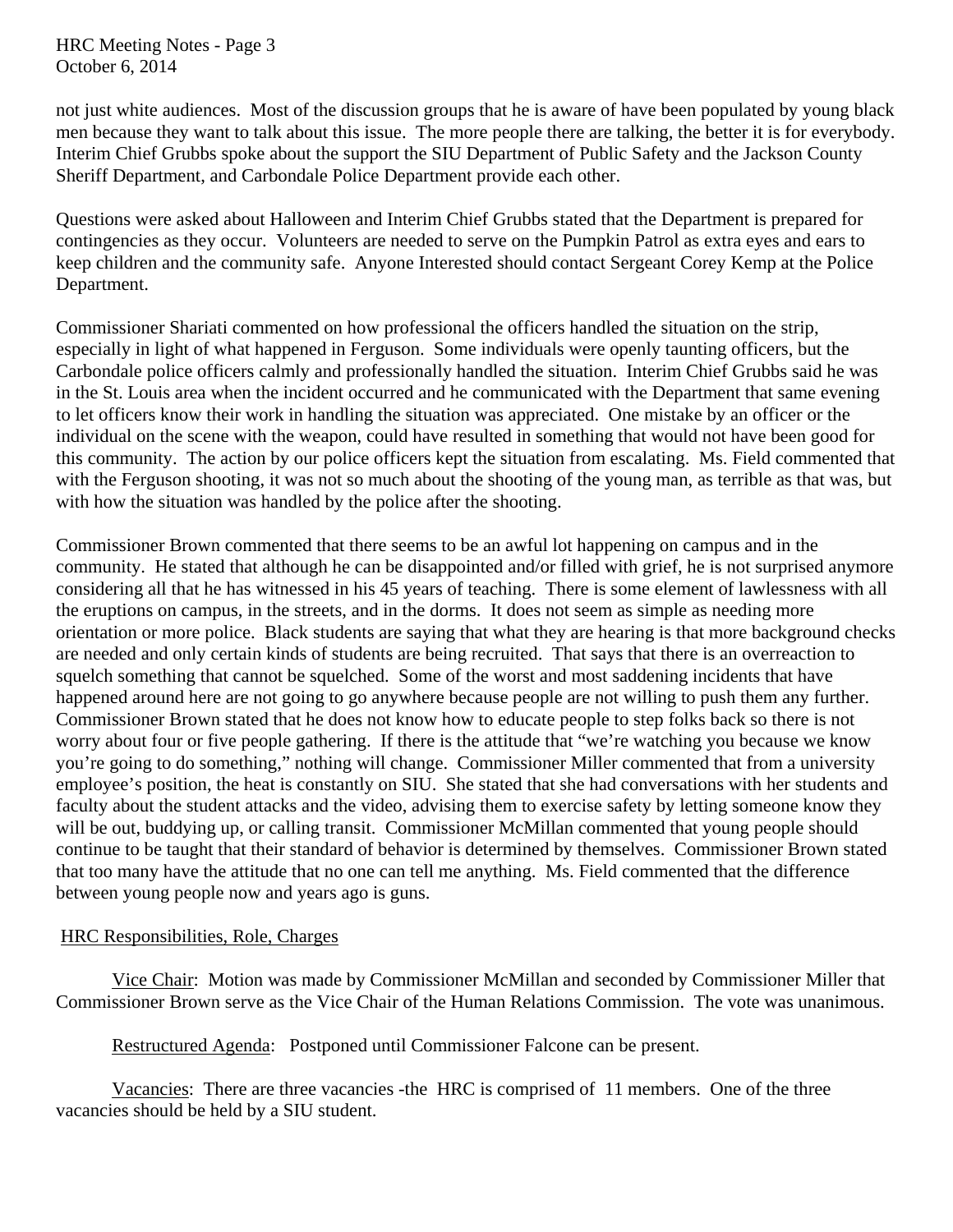HRC Meeting Notes - Page 4 October 6, 2014

Education Campaign Committee: Commissioner Weaver reported that she and Commissioner Falcone were working with staff members, Donna Butcher and Mark Jones, to develop the web page. Pictures and other information are needed. Commissioner Miller commented that she may have some photographs.

#### Community Discussions

Public Forum on Policing: Will be planned after the symposium.

Racial Justice Coalition: Ms. Field explained more about Reverend Didace Kimana and his visit tentatively scheduled for the latter part of January or in February. The Racial Justice Coalition is seeking co-sponsors, and funding is not needed for the Reverend Kimana's trip. The HRC volunteered to serve as a co-sponsor and communicated that to Rev. Ingebritsen at the September HRC meeting. Chair Hennrich will follow-up and keep the HRC informed.

#### **NEW BUSINESS**

 Symposium: The symposium will be held on Monday, October 27, 2014, at the Civic Center, from 4:00 p.m. to 8:00. Chair Hennrich is facilitating the panel on Race, Policing, and Justice in Carbondale. He stated that the panel discussion should provide a good springboard for HRC's forum on policing in Carbondale. Commissioner Shariati commented that the School of Journalism will also sponsor a series of Civic Soul workshops in January.

Chair Hennrich spoke on the towing fees that are charged by the City of Carbondale. There is a \$400 administrative fee that is paid to the City before an individual pays the towing company fee and is able to get the vehicle back. The cost impacts those who are most vulnerable. Citizens will be encouraged to make their opinions known at City Council meeting. Commissioner Brown compared the fees to some of those charged by the City of Ferguson that are now being discontinued or changed to limit the negative impact on their citizens.

**NEXT MEETING:** November 3, 2014, 6:30 p.m.

#### **ADJOURNMENT**

There being no further business, motion was made by Commissioner Brown and seconded by Commissioner Shariati to adjourn.

Recorded by Deborah McCoy \_\_\_\_\_\_\_\_\_\_\_\_\_\_\_\_\_\_\_\_\_\_\_\_\_\_\_\_\_\_\_\_\_\_\_\_\_\_\_\_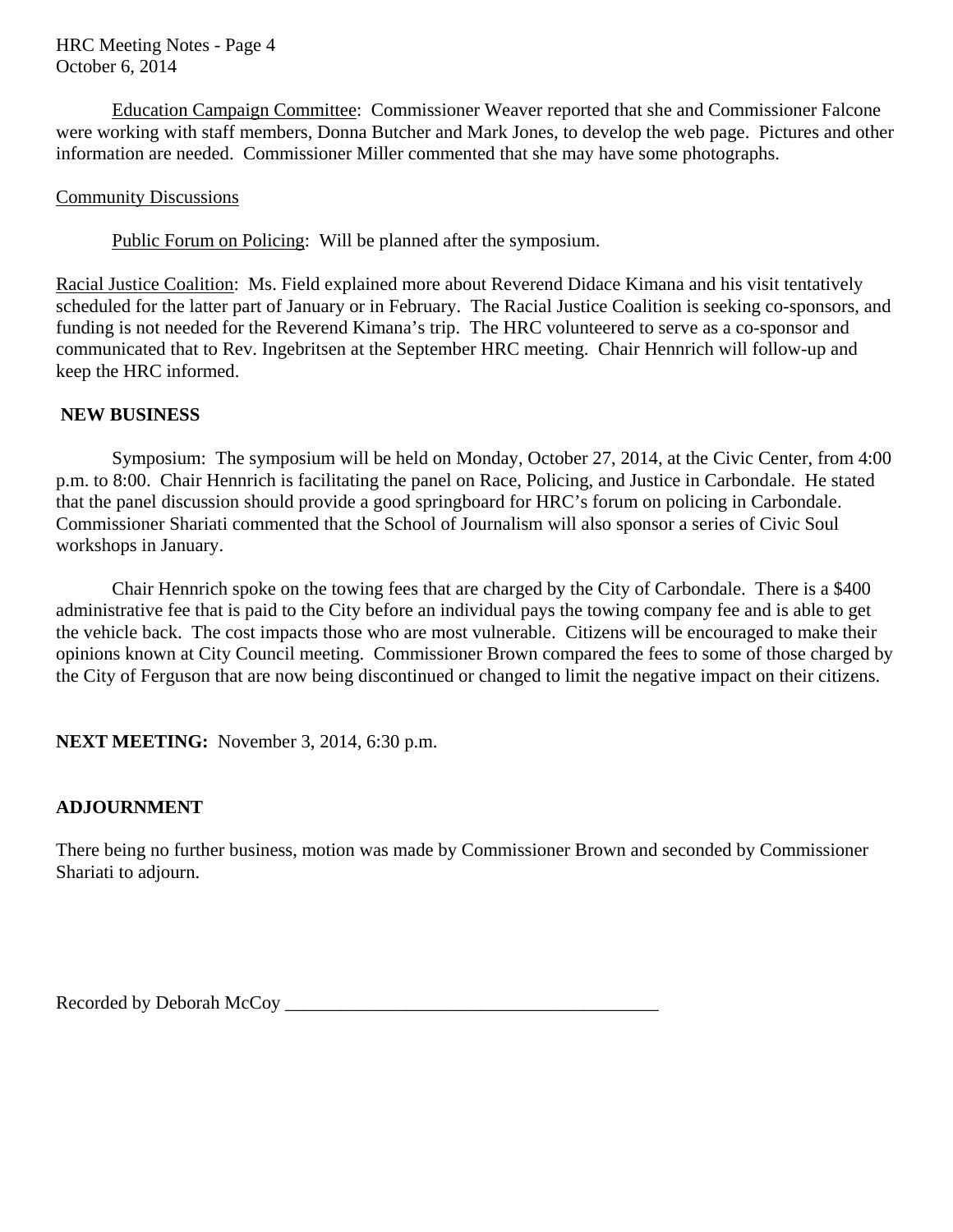# **MINUTES City of Carbondale Sustainability Commission Thursday, July 17, 2014 City Hall / Civic Center – 6:00 p.m***.*

| <b>Roll Call:</b><br>1. | Ms. Wagner called the meeting to order at 6:05 p.m.      |  |  |  |  |
|-------------------------|----------------------------------------------------------|--|--|--|--|
| <b>Members Present:</b> | Ms. Wagner, Mr. Kunath, Ms. Shimada, Mr. Loos, Ms. Davis |  |  |  |  |
| <b>Members Absent:</b>  | Mr. Monty, Mr. Thorne                                    |  |  |  |  |
| <b>Staff Present:</b>   | Loren Polley                                             |  |  |  |  |
| <b>Others Present:</b>  | Sarah Heyer from KCB, resident Pale, resident            |  |  |  |  |

Minutes: Motion by Ms. Shimada, 2<sup>nd</sup> by Ms. Davis, all in favor, of approval of June 19, 2014, minutes

#### 2. **Communications:**

Review of the current Status Report of the Former Koppers Wood-Treating Site. Updates should be posted on website

**Old Business:** Website is up and running. Greencarbondale.com

#### **Energy Committee –**

**Green Space Committee –** 

**Transportation Committee -** Built Environment Action Team from Jackson County proposed a bike path along Illinois 13 from Spillway to Giant City Road but need agencies to take jurisdiction and maintenance on path.

**Recycling Committee –** Continue communication with Ms. Chamness for City Hall Styrofoam ban ideas

#### **New Business:**

**Adjournment:** With no further business to be conducted Ms. Wagner adjourned the meeting at 7:21 PM.

3. Respectively submitted by Loren K. Polley, City of Carbondale Staff Liaison